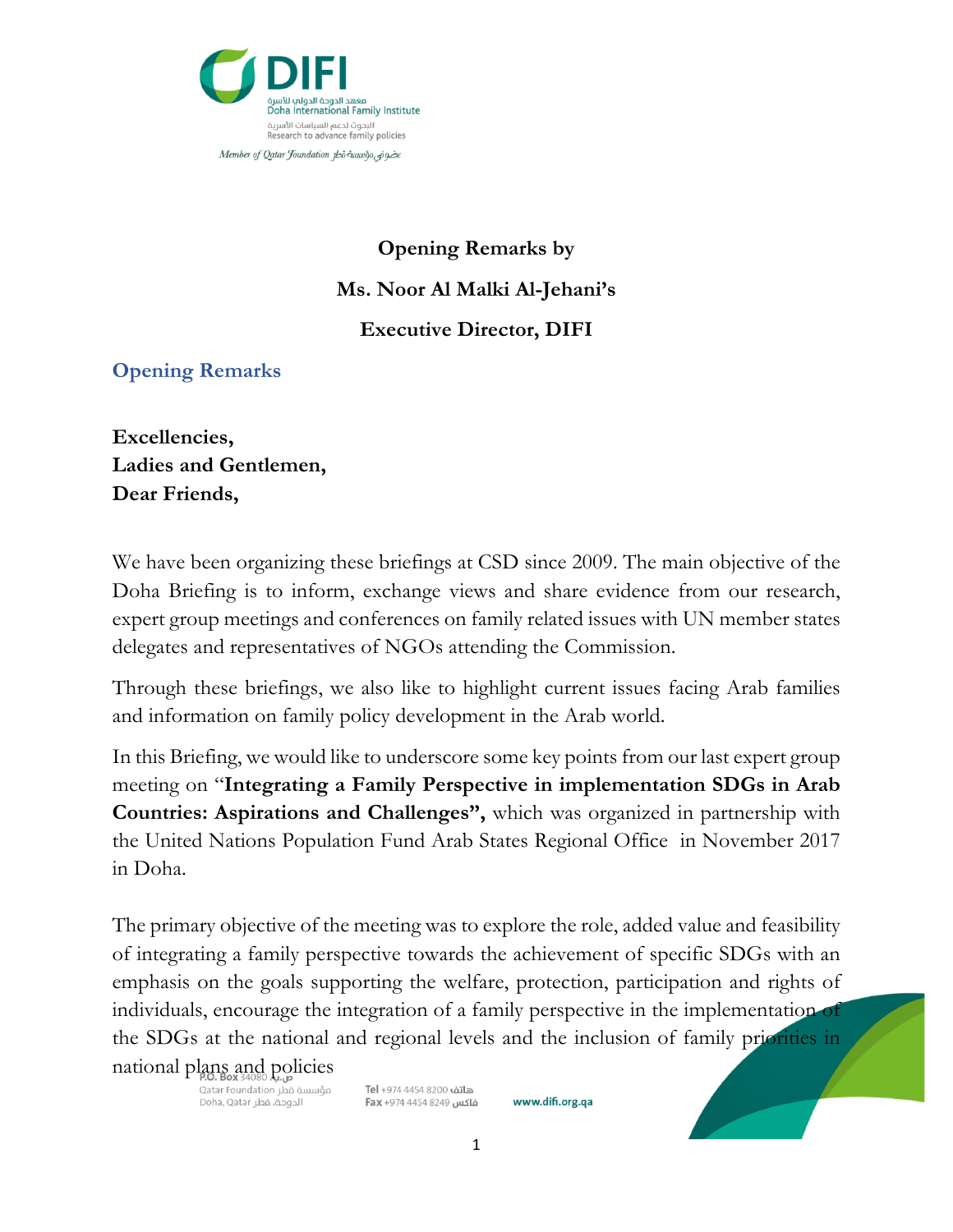We hope that the knowledge created through that meeting and its recommendations, would be of use to all relevant stakeholders, especially in the Arab world.

The emphasis on the region level stems the fact the Arab countries are currently facing interlinked series of great political, social and economic transformations which are adversary impacting social, economic and human developments. In fact, the Arab experts in the meeting argued that efforts should be directed to saving what could be saved in many Arab countries and it would be unrealistic to expect to achieve new gains in the current situation.

Arab families are facing unprecedented challenges because of wars, conflicts, political instability, fragility of states, migration, high unemployment rate, inadequate education and health provision and changing family structures and values.

These challenges are adversely affecting the well-being, cohesion and functioning of families and impacting progress in regional sustainable development.

I will summarize now some of key messages of the Briefing and I hope we can discuss them together during this Briefing:

1. **There is a no dispute over the role of families in development** but there are different opinions about the **extent of that role** and whether, **in the context in the SDGs**, this contribution is limited to the first five goals or to more goals than just the first five.

You might recall the famous statement by the UN Secretary General in his report in 2011 on the Follow up to the  $10<sup>th</sup>$  Anniversary of the International Year of the Family that "the very achievement of development goals depends on how well families are empowered to contribute to realization of those goals." One expert argued that this statement was mostly viewed as an urgent call to governments to make crucial efforts to **strengthen national institutions** to formulate, implement and monitor policies in respect of families and stimulate actions to respond to problems affecting, and being affected by the situation of the families.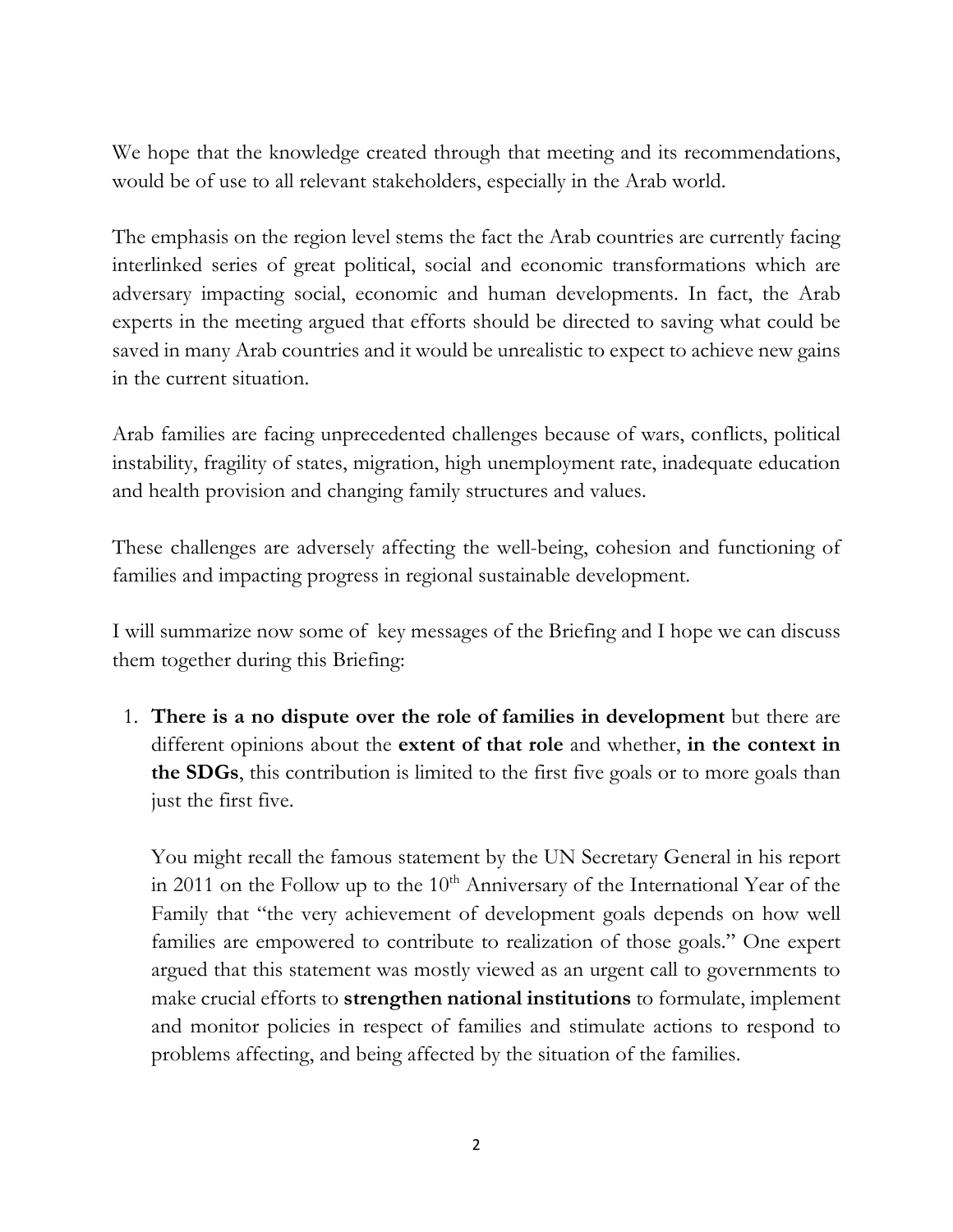Unfortunately, that call was not headed by many governments, and hence, in many countries, national institutions for family issues either do not exist, or they are placed very low in the structures of governments and therefore, they are unable to influence policy. In addition, they mostly suffer from the lack of adequate human and financial resources.

- 2. As countries continue to advance in their implementation of the SDGs, there is increasing attention to the role of family policies in the achievement of SDG targets. However, we still need to emphasize the importance of family polices having a clear **relational emphasis connected to conceptions of wellbeing;** they should enable strong and stable family relationship and promote intergenerational relations. The experts stressed the need to address the lack of emphasis and understanding of the parent – child and child – family relations and their influence on the child life choices and outcomes. They highlighted they need for provide or expand the provision of **positive parenting programs**.
- 3. In efforts to integrate a family perspective during the localization and implementation of SDGs, **a bottom-up approach should be used.** Regrettably, what we are seeming so far, especially in our part of the world, is an insistence on top down development planning with limited stakeholders engagement and more importantly, exclusion of families. Unfortunately, this top down approach is also dominant in civil society organizations working on the ground.
- 4. The importance of **prioritizing national and local realities** and issues over the mainstreaming of a global agenda. The experts advised that the 2030 Development Agenda must be seen as a broad framework not a prescriptive framework.
- 5. Also, there was a huge **emphasis on culturally appropriate solutions**. The experts emphasized the need for creating a database of best practices that are regionally and culturally relevant and the importance of accountability in policymaking.
- 6. A **focus youth issues in development strategies** was of the most important key message made by most experts. Assisting youth in their development is critical to achieving the SDGs and family policies should start to focus more on youth issues. The emphasis on youth is particularly needed in the Arab world.